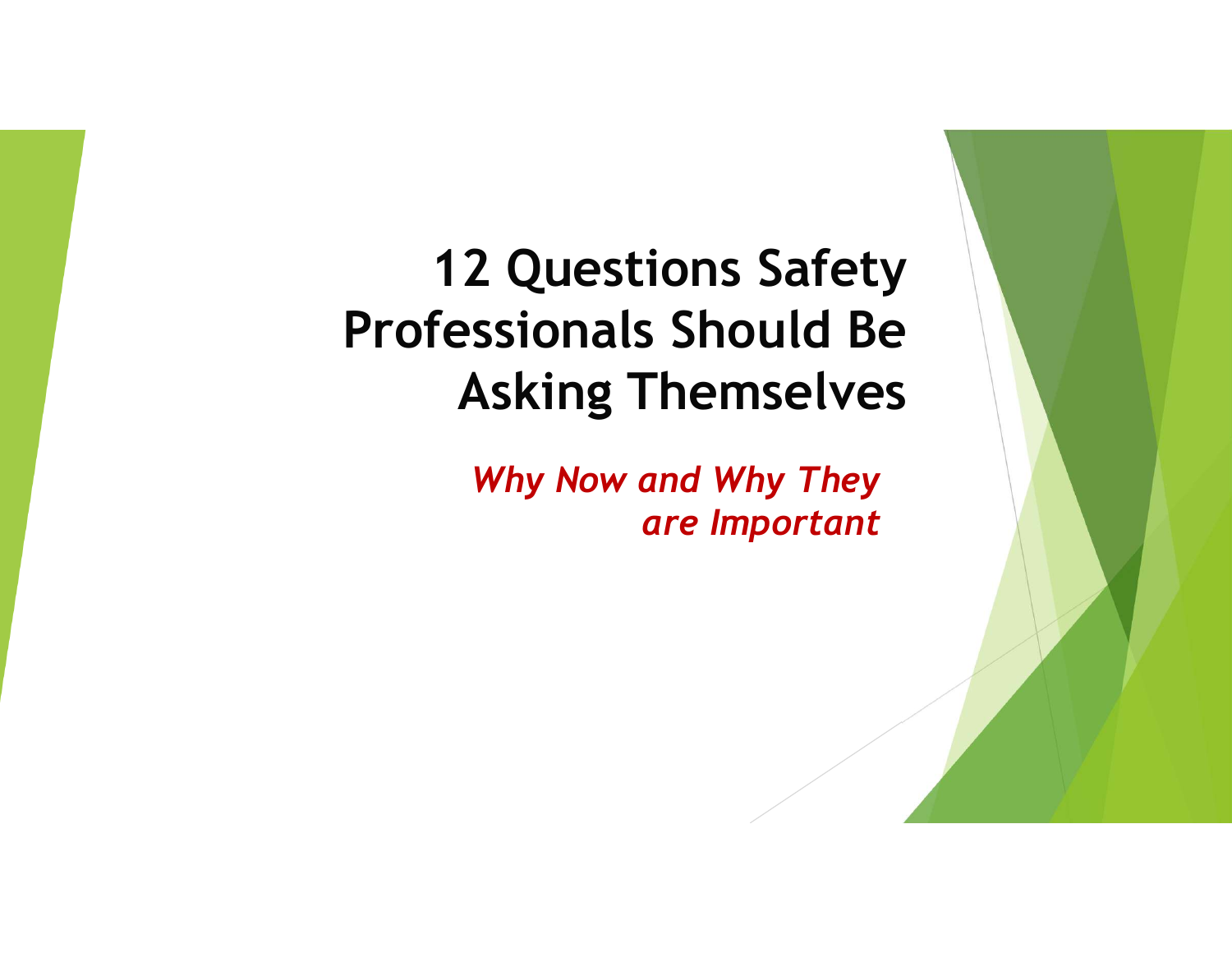#### **Daniel G. Hopwood, MPH, CSP, SMS, ARM Vice President/Regional Risk Control LeaderSompo International, Global Risk Solutions**

- $\blacktriangleright$  Some career highlights:
	- $\blacktriangleright$ Long term ASSP Member – SD Chapter
	- $\blacktriangleright$ Past - Chapter President, Delegate, Program Chair, PCD Chair, Student Liaison
	- $\blacktriangleright$ Chapter SPY and Sam Cahan President Award Recipient
	- $\blacktriangleright$ Society Culbertson Award Recipient
	- $\blacktriangleright$ Region 1 RVP and ARVP
	- $\blacktriangleright$ Leadership Conference Committee Member
	- $\blacktriangleright$ ▶ Named to the BCSP Board of Directors, 2022-2024 term
	- $\blacktriangleright$  Co-author with fellow Chapter member and great friend, Steve Thompson, *Workplace Safety – A Guide for Small and Midsized Companies* (originally published in 2006 and still in print!)

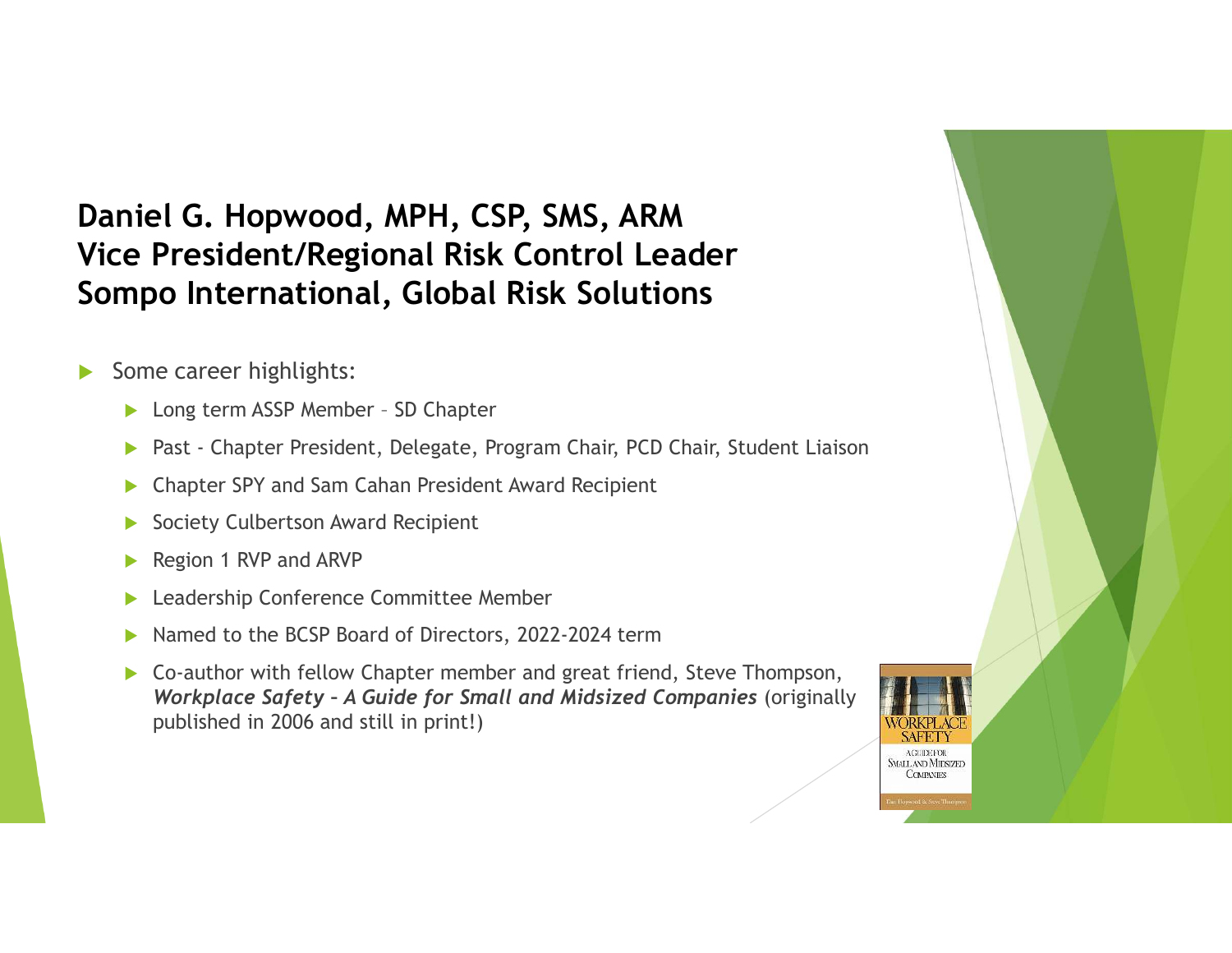# Why questions are important…

There are many reasons, but questions:

- Can be a guide for "what we *do*"•
- Strengthen the *learning process*
- *Influences* critical thinking and serves as an *influence*methodology
- **Challenge** constructs, many<br>that need to be shallenged that need to be challenged, leading to change
- Really helps the *creative, innovative* processes
- • Is essential for timely, focused, practical and ethical *decision-making*
- *Now* is essential why?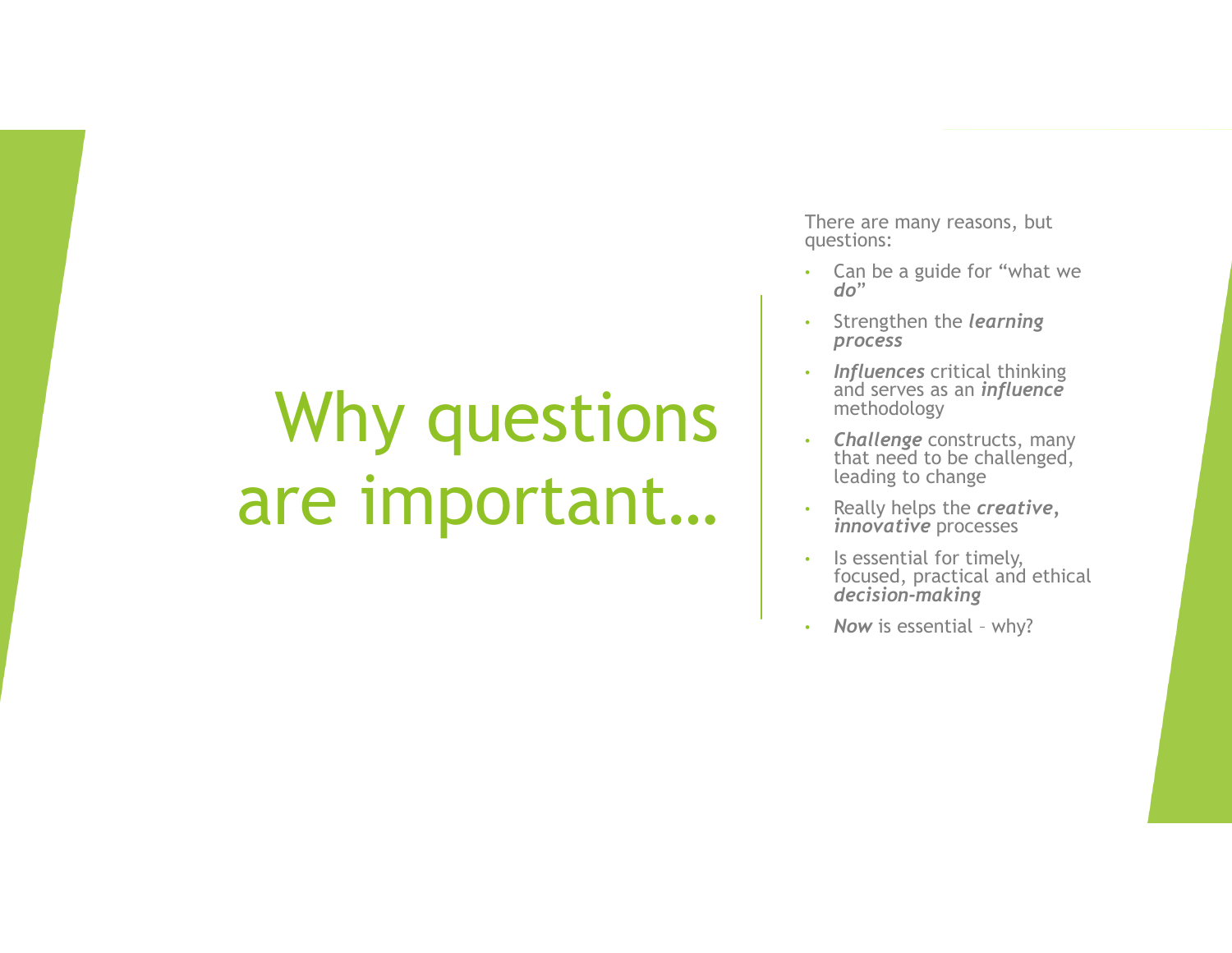# Objectives?

- $\Box$ Answer the "why now" question
- $\Box$ Stretch beyond traditional/basic questions safety pro's ask
- $\Box$  Categorize new & different questions and why they are important to ask
- $\Box$ Think about what we should be introspective on and about
- $\Box$ How the questions and questioning process may influence our future
- $\Box$  Come away with one critical thought, idea, or essential question you should ask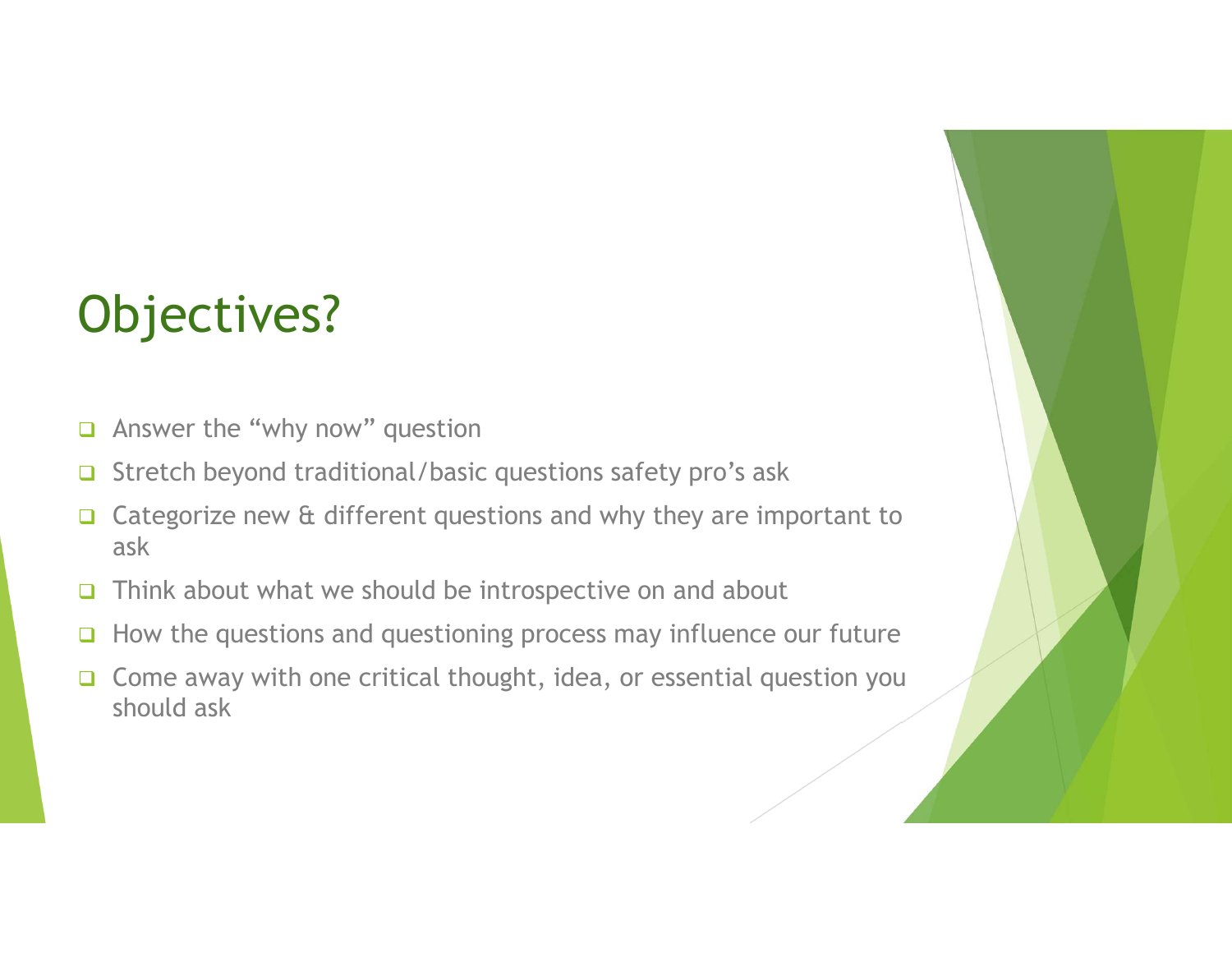#### Basic questions have value – ask them – but are they the questions that drive change, innovation and influence? Maybe.

- •What's most important – training, hazards management, regulatory compliance?
- •What's my next certification?
- •Should <sup>I</sup> try for that promotion?
- •Are safety committees required?
- •Who do I call for a 5194 reference?
- •Do I really have to wear that mask…?
- •Many, many more…
- • What drives my questions? Hmmm?
	- •Time
	- Experiences•
	- •Gray hair?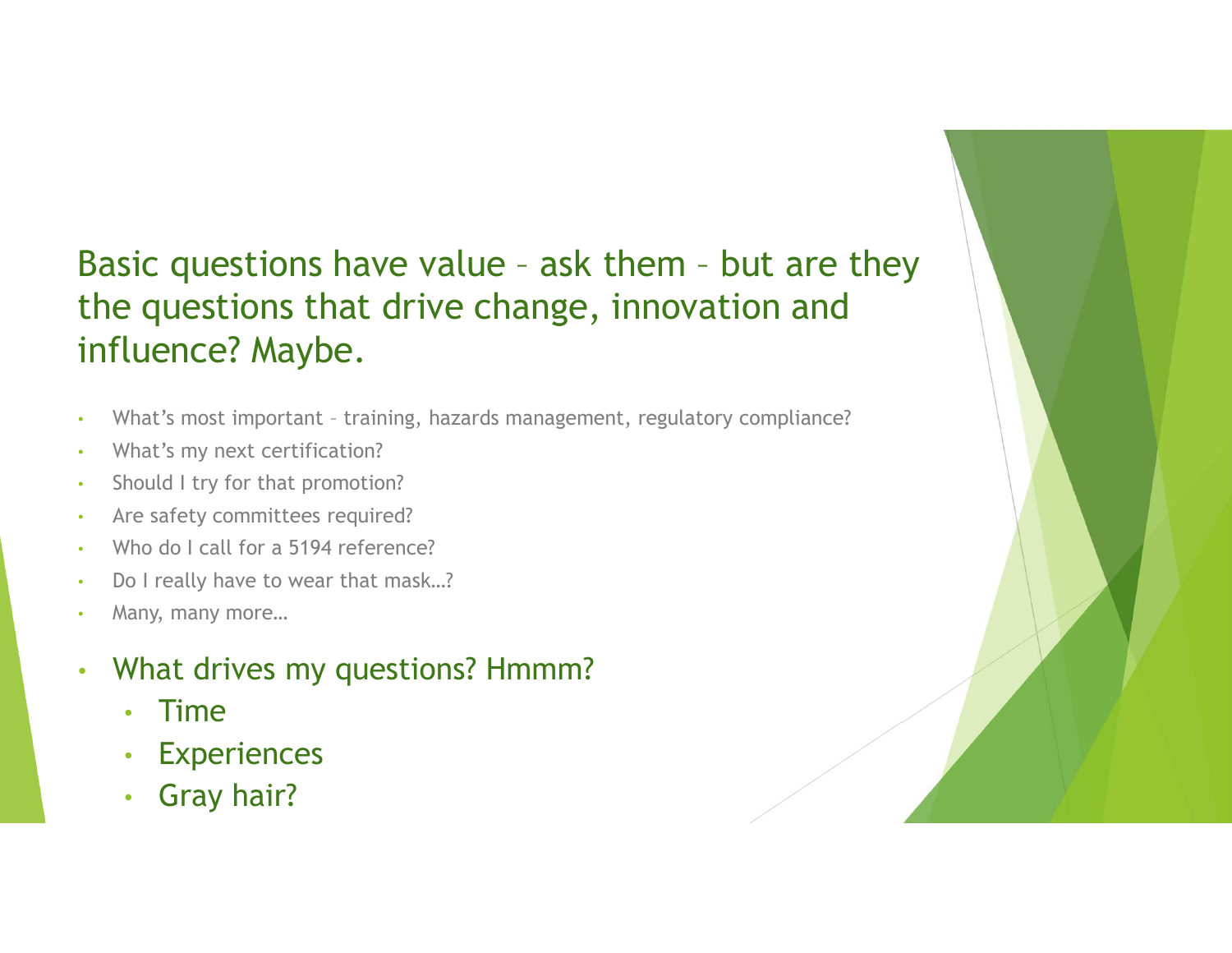#### Why now? Let's concentrate on the words in *bold. Q***uestions can:**

- $\mathbf{r}$ Be a guide for "what we *do*"
- $\mathcal{L}_{\mathcal{A}}$ Strengthen the *learning process*
- $\mathcal{L}_{\mathcal{A}}$  *Change - challenge* constructs; many that need to be challenged and are essential to analyses
- ×. *Influence* critical thinking and serves as an *influencing* methodology
- T. Help the *creative, innovative* processes
- $\overline{\phantom{a}}$ Assist with timely, focused, practical and ethical *decision-making*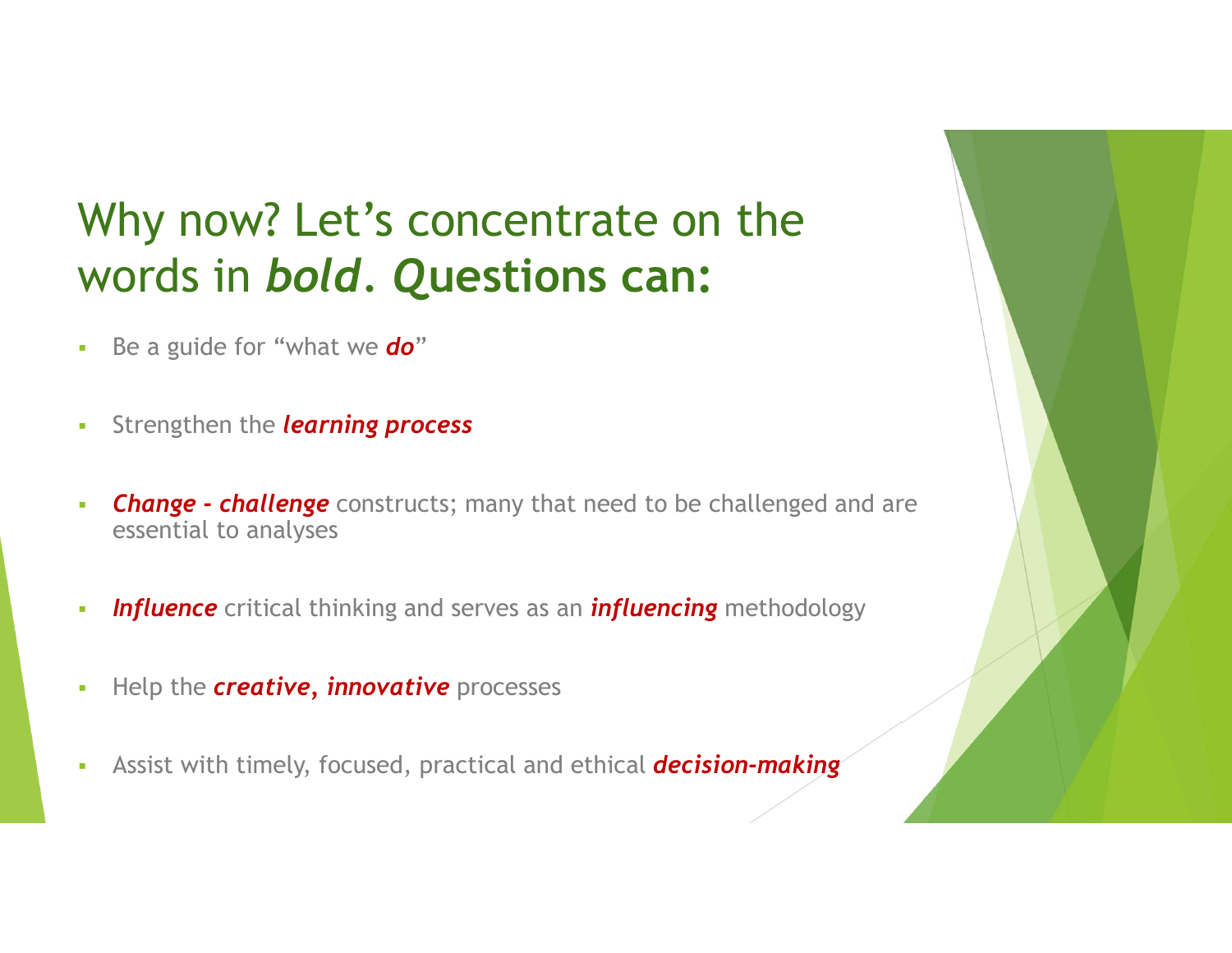#### *Category 1: Do (we must)*

*"I empower employees to make the right, safe choices endorsed in a "stop work" card."*

- Mike Greenwalt, CEO

Rosendin (Electrical Contracting firm)

Safety + Health February 2022CEO's Who GET IT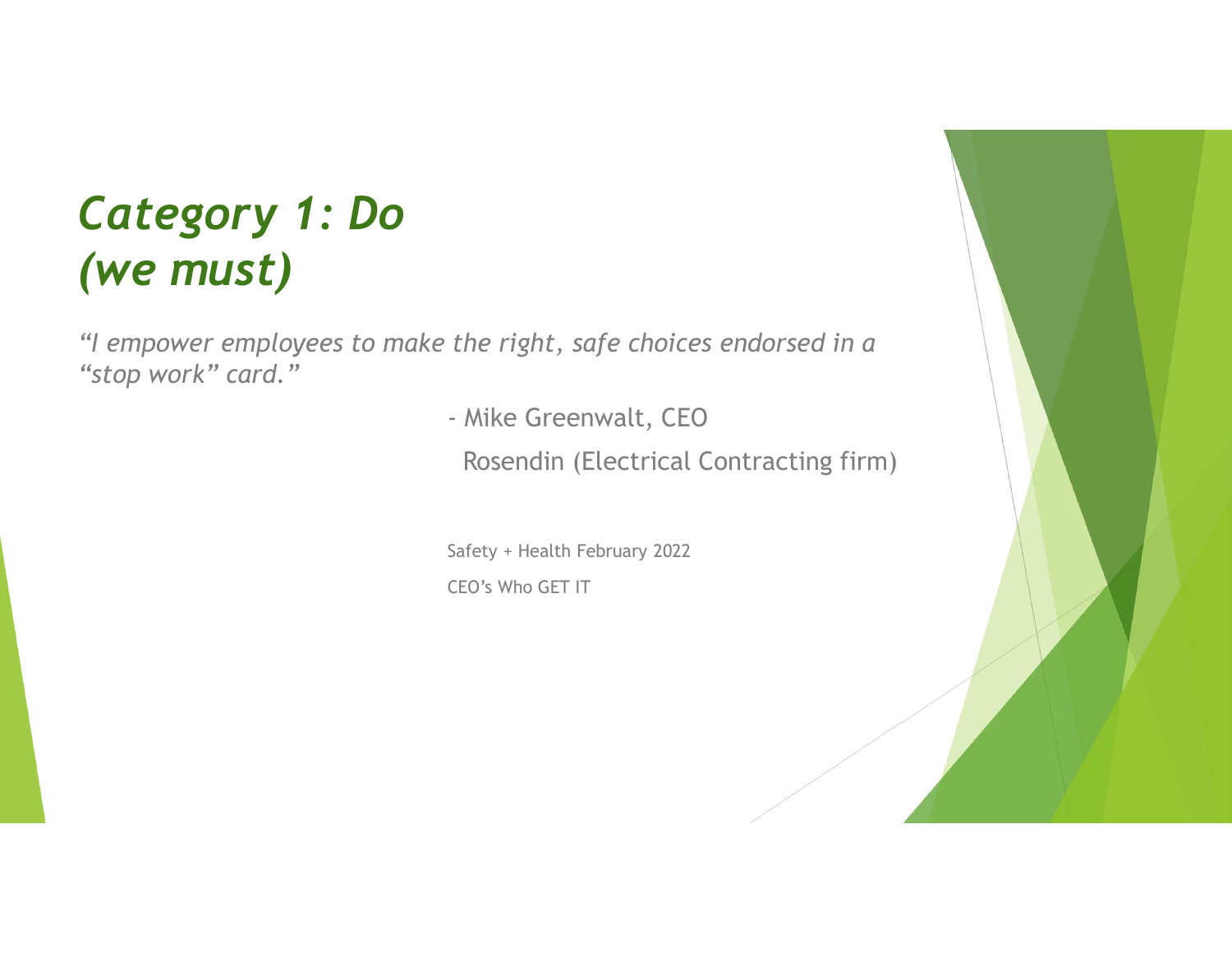### *Do*

"'Doing' safety is active, requires exertion and the investment of sweat equity…it is really hard to be successful from (always) being behind a desk or only issuing policies. Get out and prove yourself; safety is an applied science."

- Hopwood

*Try not. Do or not do. There is no try. Yoda*

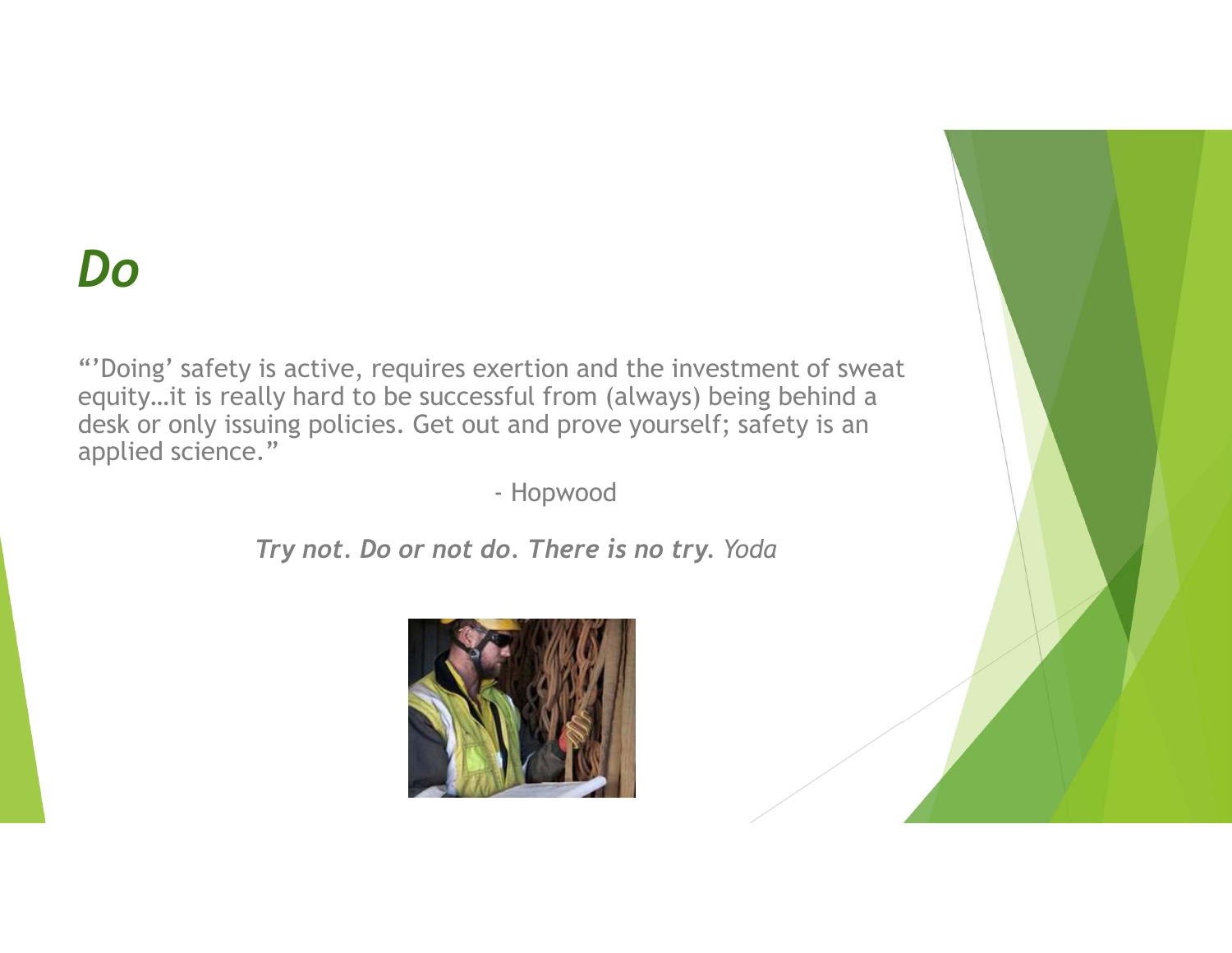### *Do*

Questions:

1. Quick, name one thing you will do differently in support of the active element of the practice of safety. I said, quick!

*- I understand reality –*

2. Ask yourself: can I truly shut down the plant – now, without asking for permission or concurrence? Can you…do?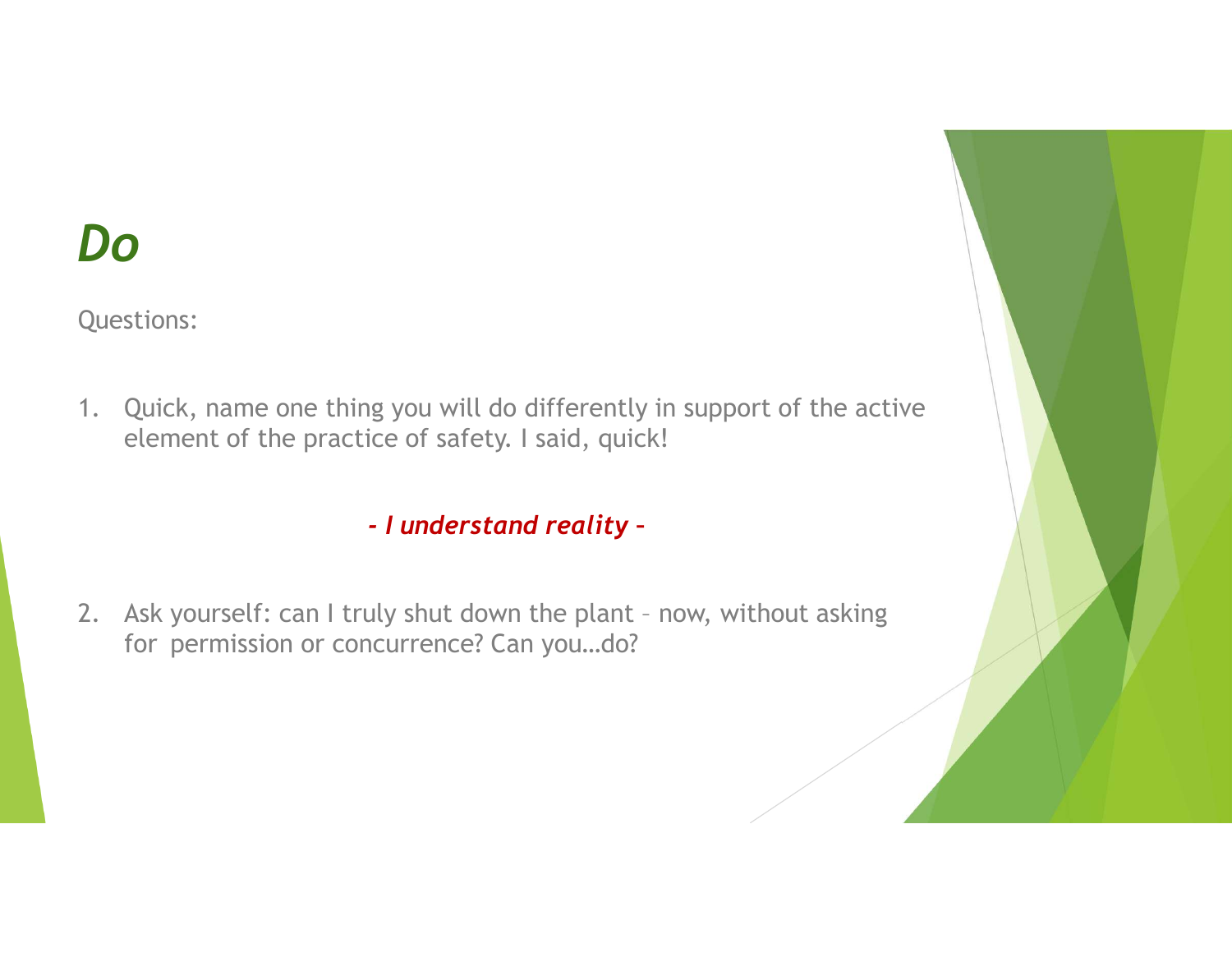### *Category 2: Learn (essential)*

*"The consequence of an isolationist strategy is you tend to live in an echo chamber. You talk to the same people time and time again. You don't hear new and different views. The isolationist strategy has a narrowing effect on your perspective. It's unavoidable."*



**OLDEST SKELETON** AND THE ORIGINS OF **HUMANKIND** 

**KERMIT PATTISON** 

- Bill Kimball, as quoted in*Fossil Men*, Kermit Pattinson

Harper Collins, 2020, page 352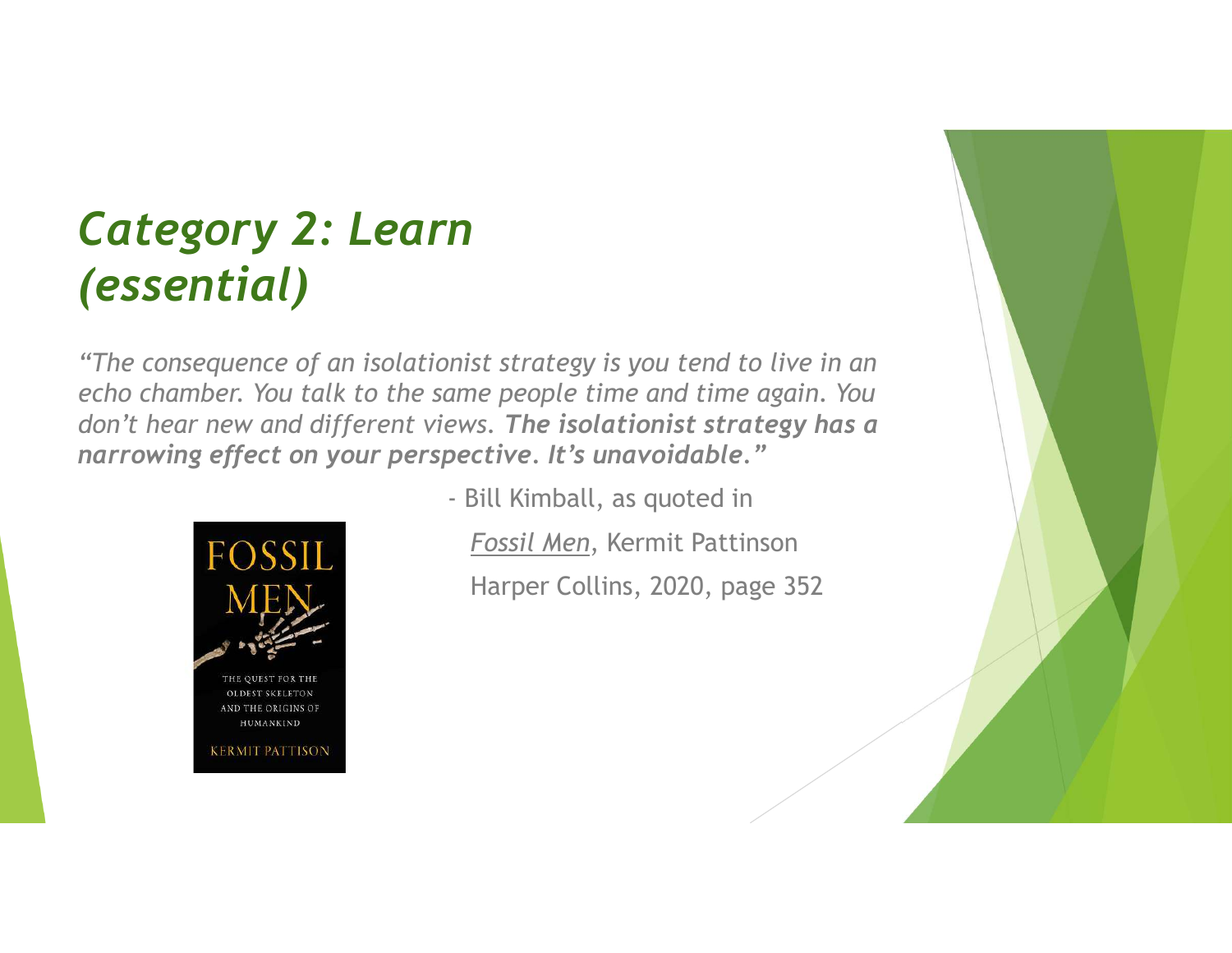# *Learn*

- •**Trial**
- •Practice
- •Stretch
- •Bump your head
- •Seek advice
- •Understand your mission
- •Be willing to be challenged
- • Broad vs. narrow (isolationist) efforts – get away from "going to the well"
- •It's organic – not simply linear

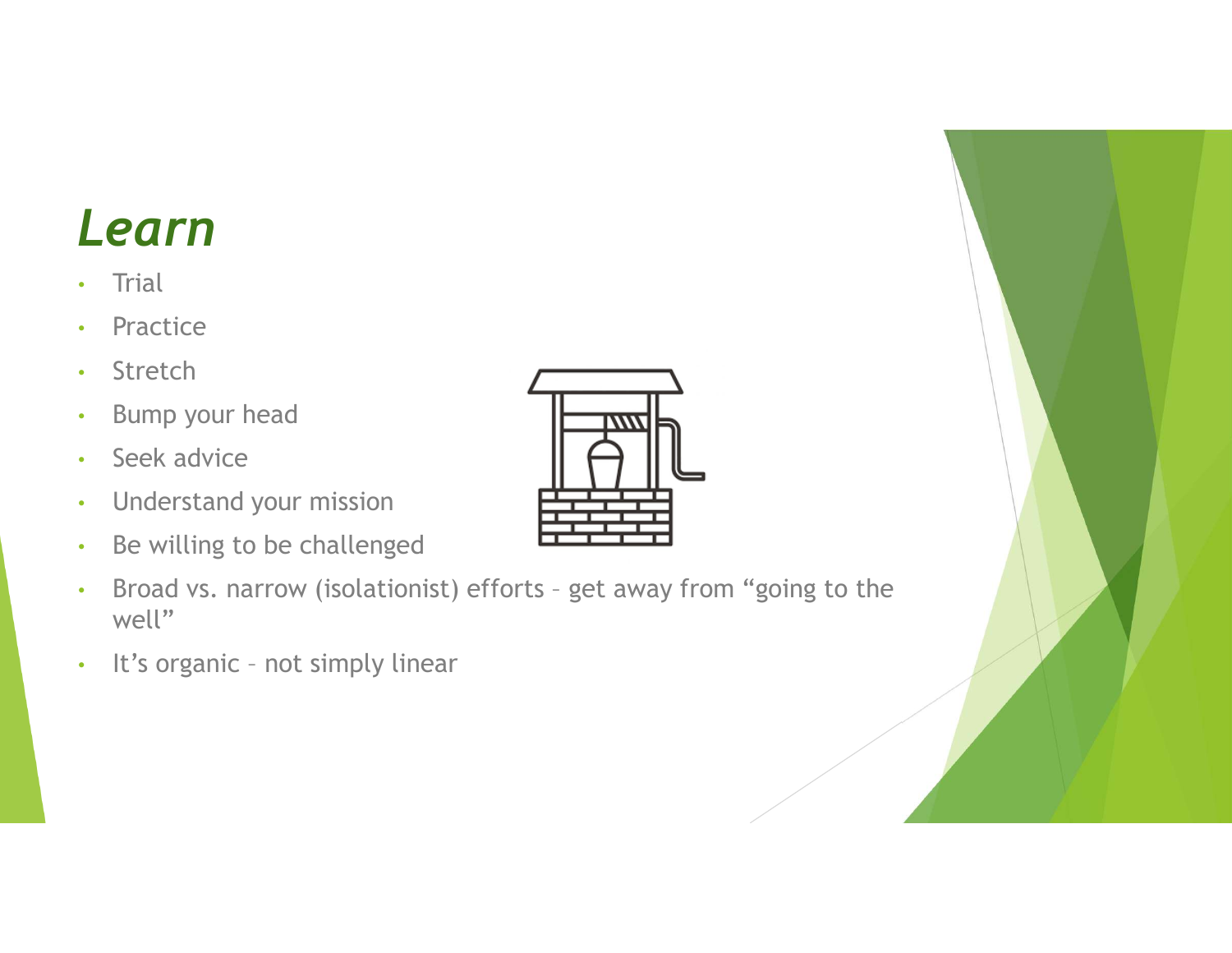#### *Learn*

Questions:

3. What's 'the plan Stan' (to get out of the well) and when does it start?

*- It's about you and about them –*

4. If the same thing happens time and time again, are you in a learning environment?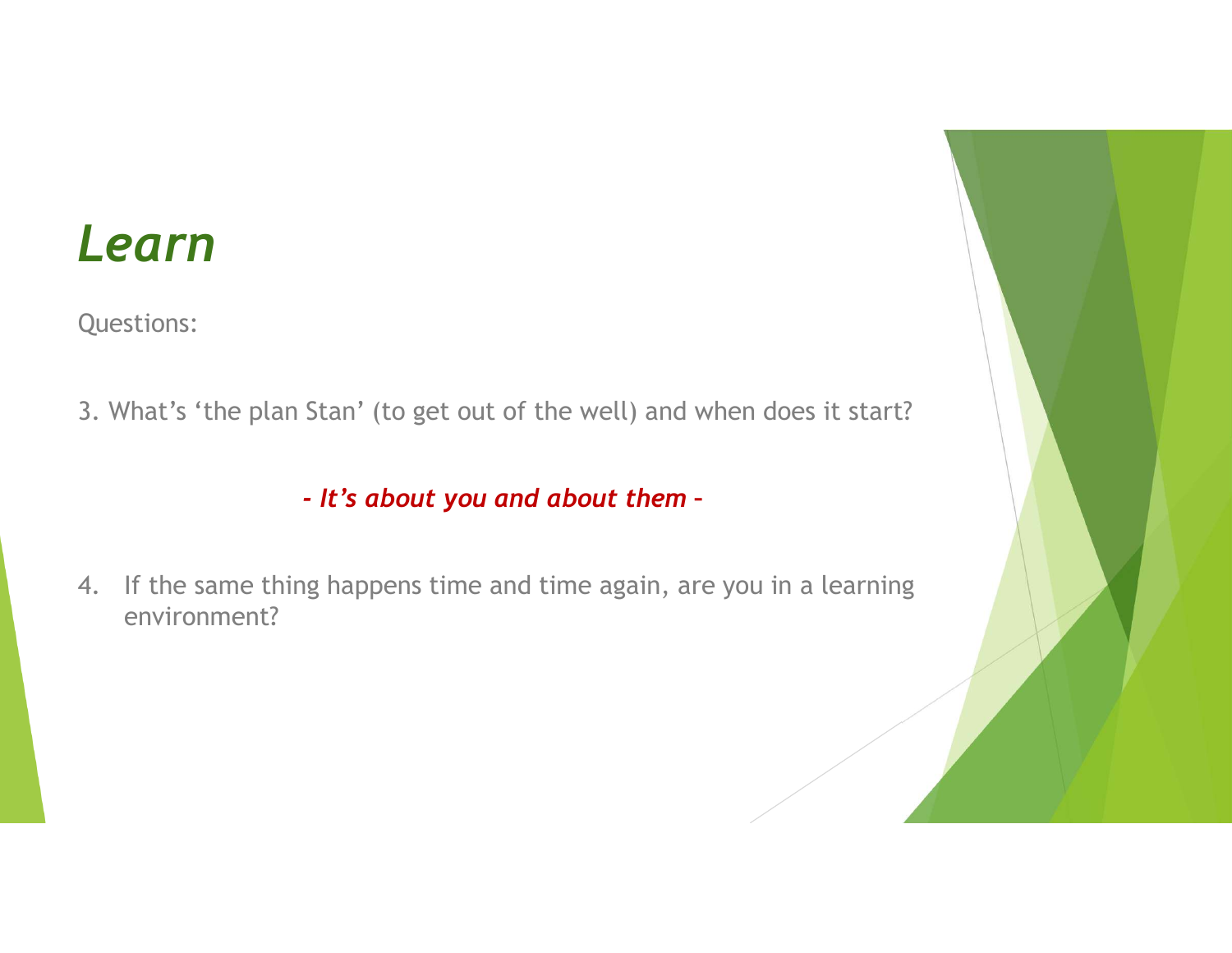# *Category 3: Change (effect it or live with someone else's)*

*"We've seen everything in the last two years – hurricanes, wildfires, hail events, winter storms and significant wind events."*

> - Michelle Bairkot, AM Best December 2021, Vol. 122, Issue <sup>12</sup>

*"Technology…the knack of arranging the world that we don't have to experience it."*

- Max Frisch (1911-1991)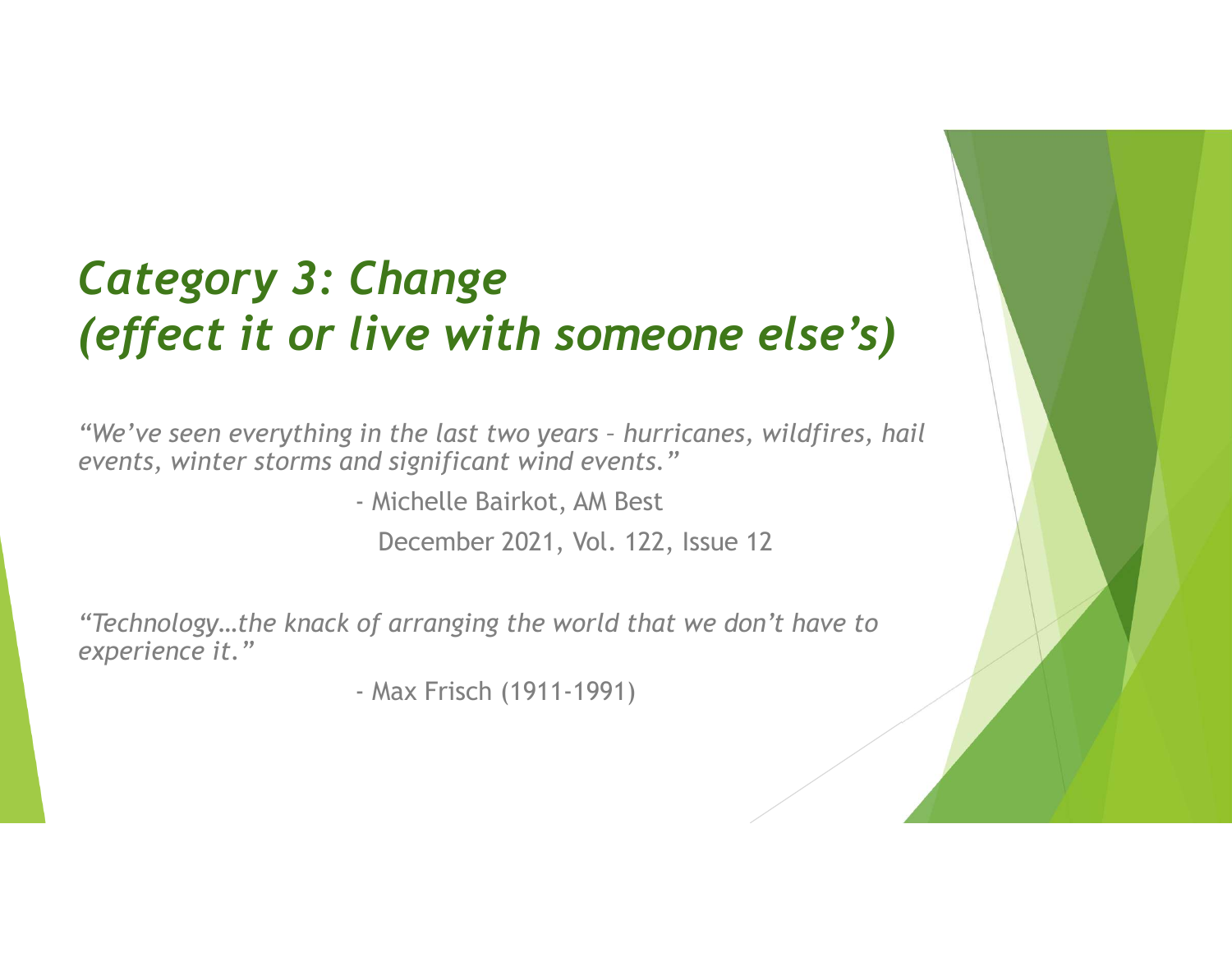# *Change*







Whatever you believe, deal with the change and attack it….or create your own change.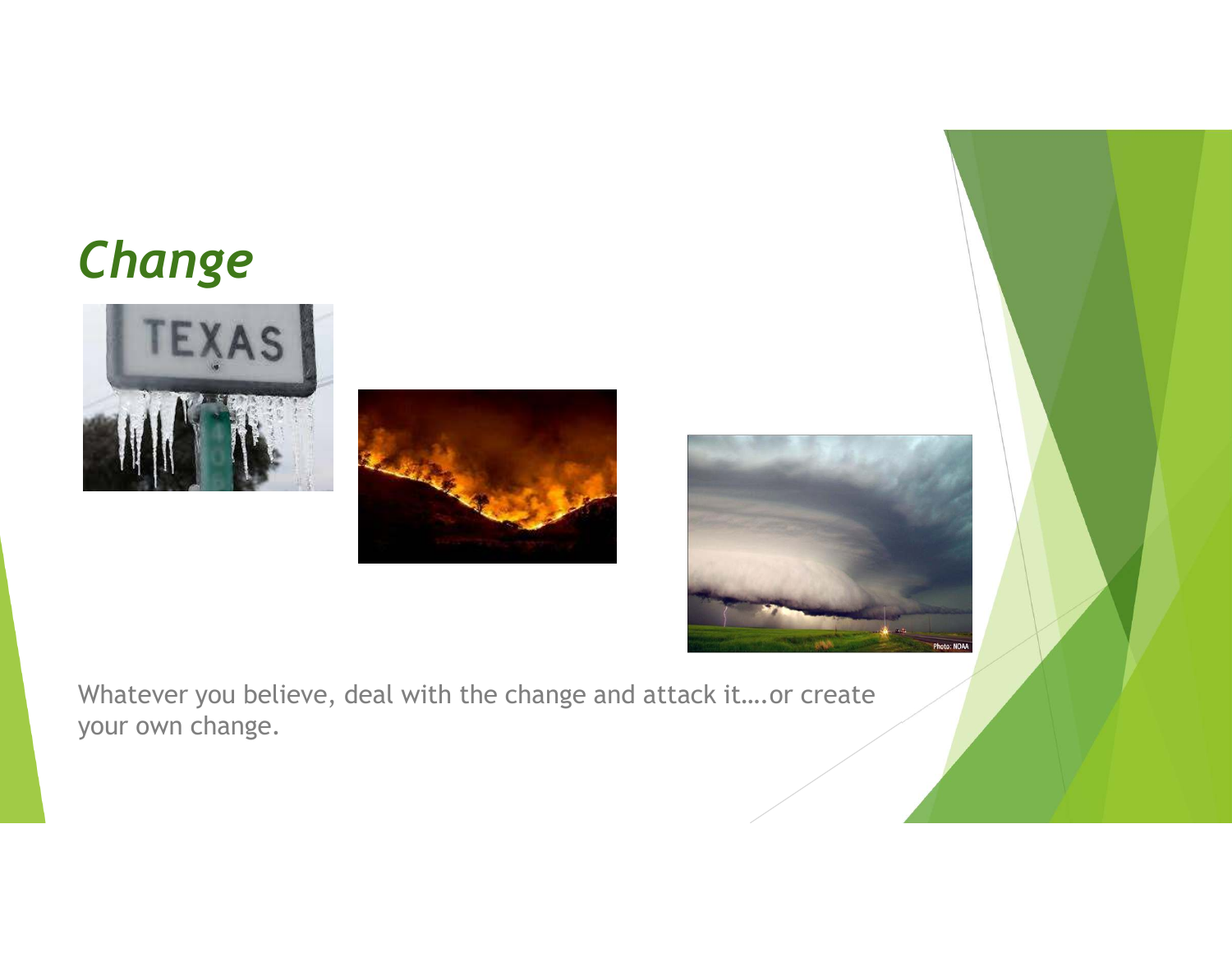# *Change*

Questions:

5. How/can you differentiate real change from just trying something professed to be new that is a recycling of what's been done before?

*- Change 'it', change you –*

6. Can you/will you consider the *Law of Parsimony* in your analysis and assessments going forward? (Occam's Razor)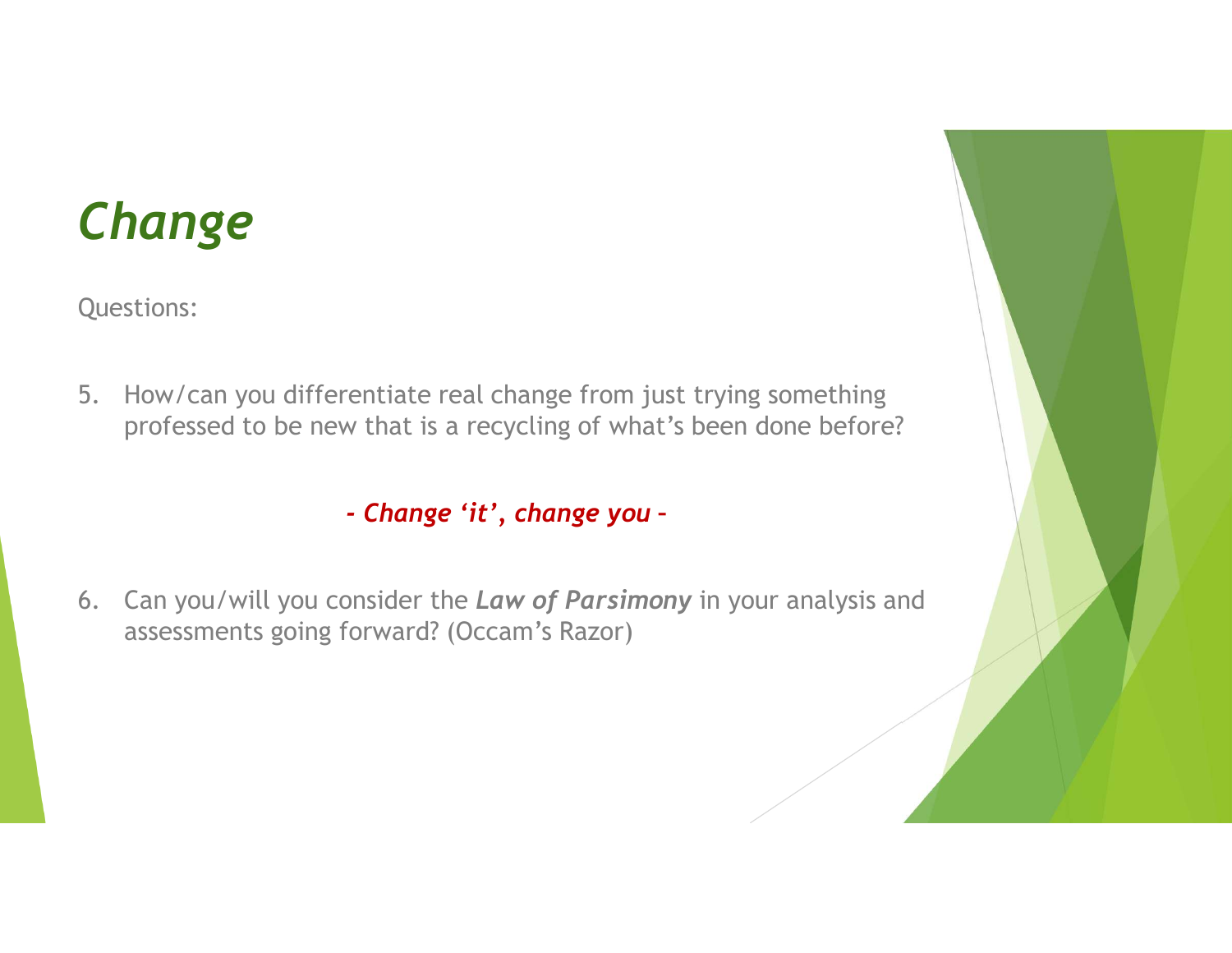### *Category 4: Influence/Influencing (you have more to contribute than you think)*

*"Don't be guilty of being associated with or referred to as a spandrel."*- Hopwood

*"…may you always be inquisitive, creative and influential…"*

- Bruce K. Lyon (to Hopwood)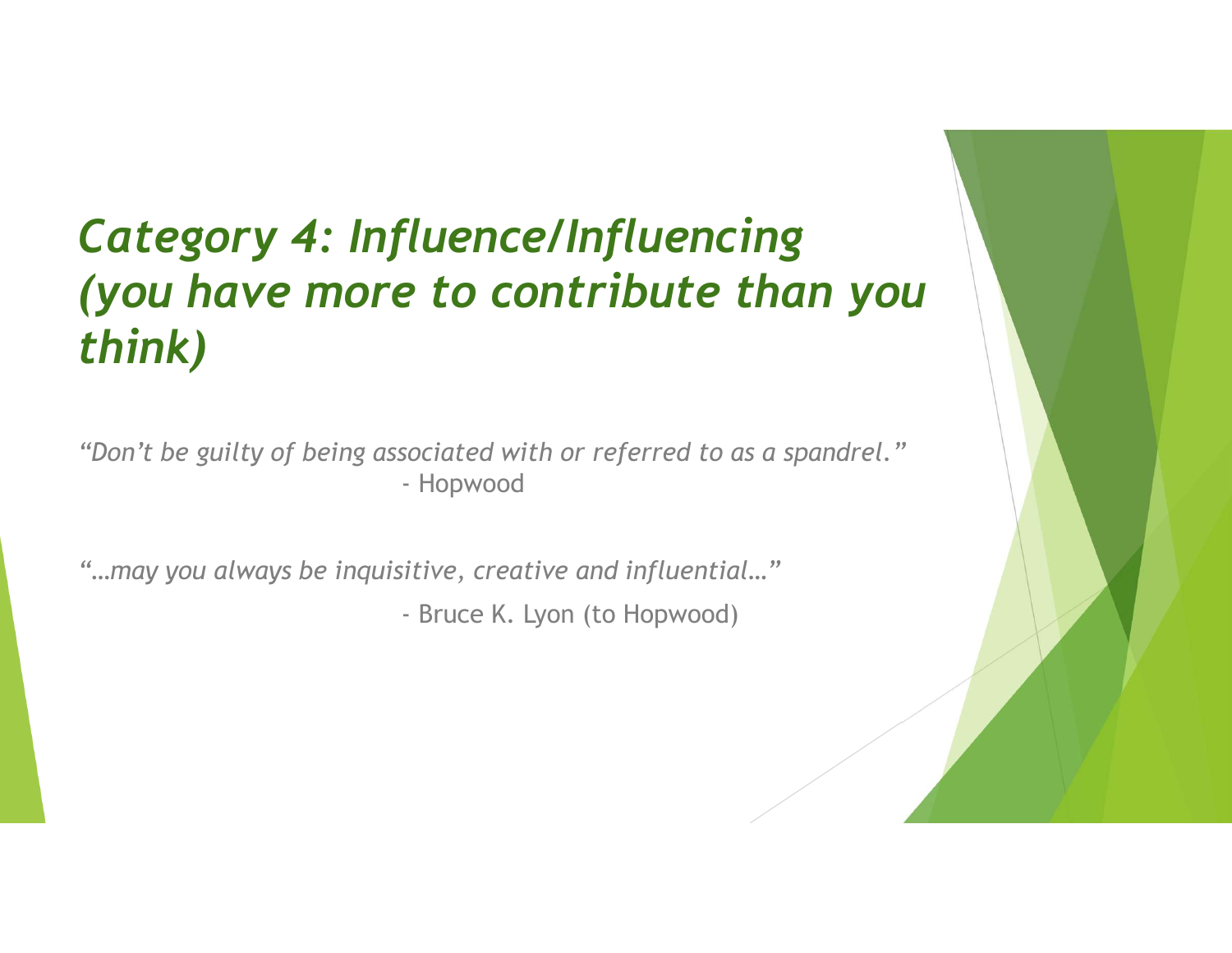# *Influence/Influencing*



Are they – can you/are you?



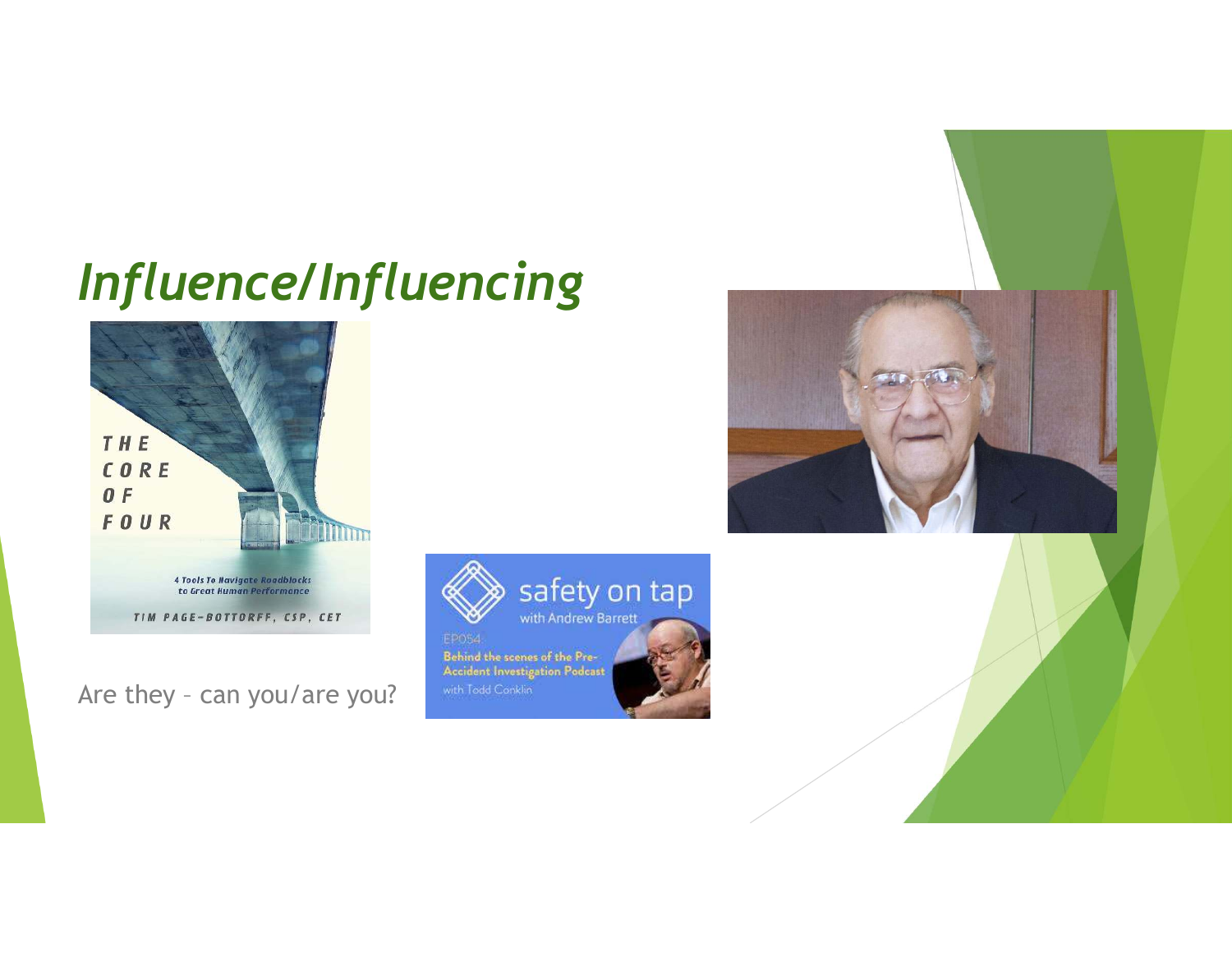# *Influence/Influencing*

Questions:

7. If you are given one chance to make a difference in your organization's safety performance, who will you seek to influence other than whom you've already worked with?

*- More than you think –*

8. Is influencing an inspirational effort? If yes, what will you do differently to become inspirational?

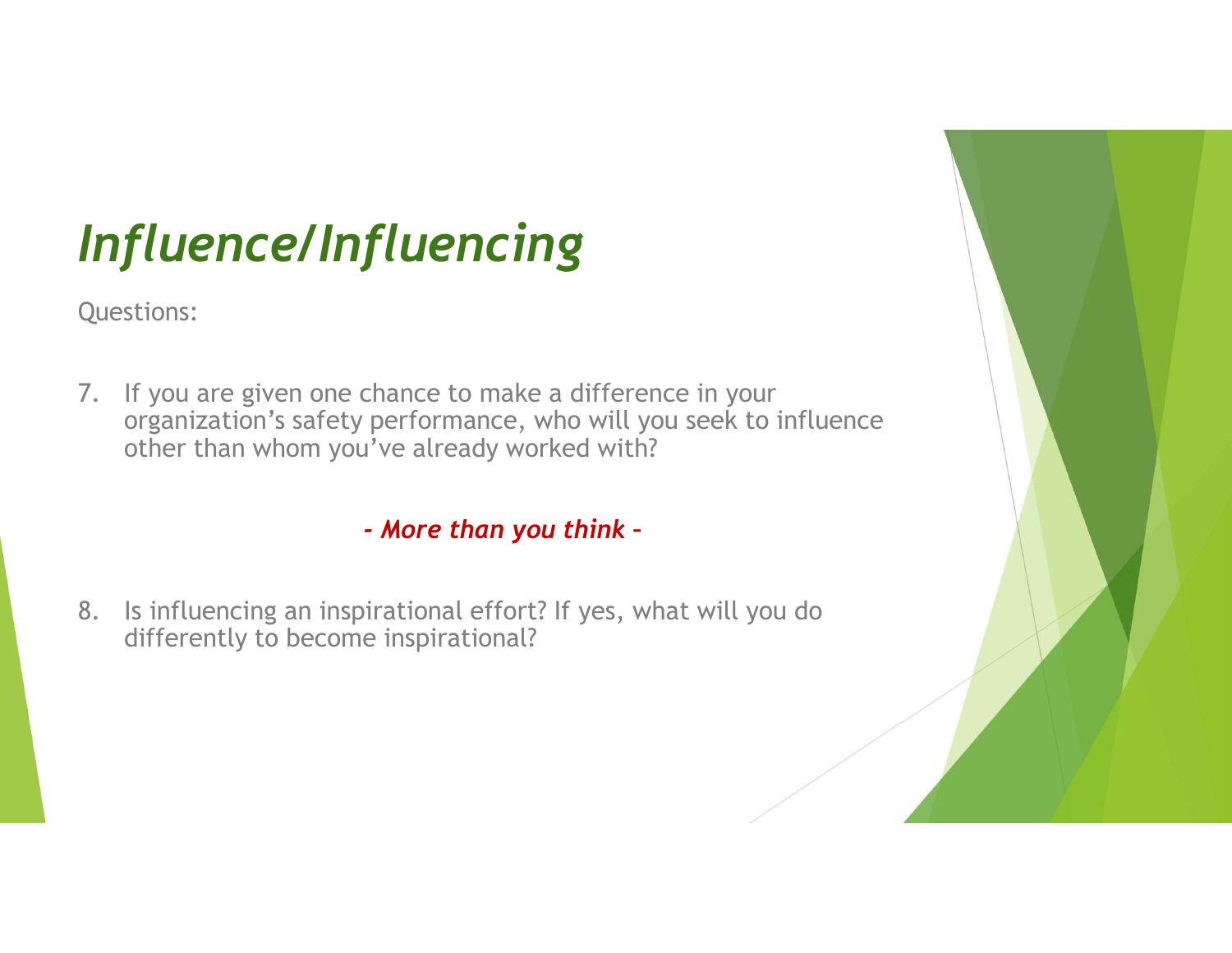# *Category 5: Creative/Innovative (c'mon, we need you!)*

*"For a successful technology, reality must take precedence over public relations, for Nature cannot be fooled."*

- Richard Feynman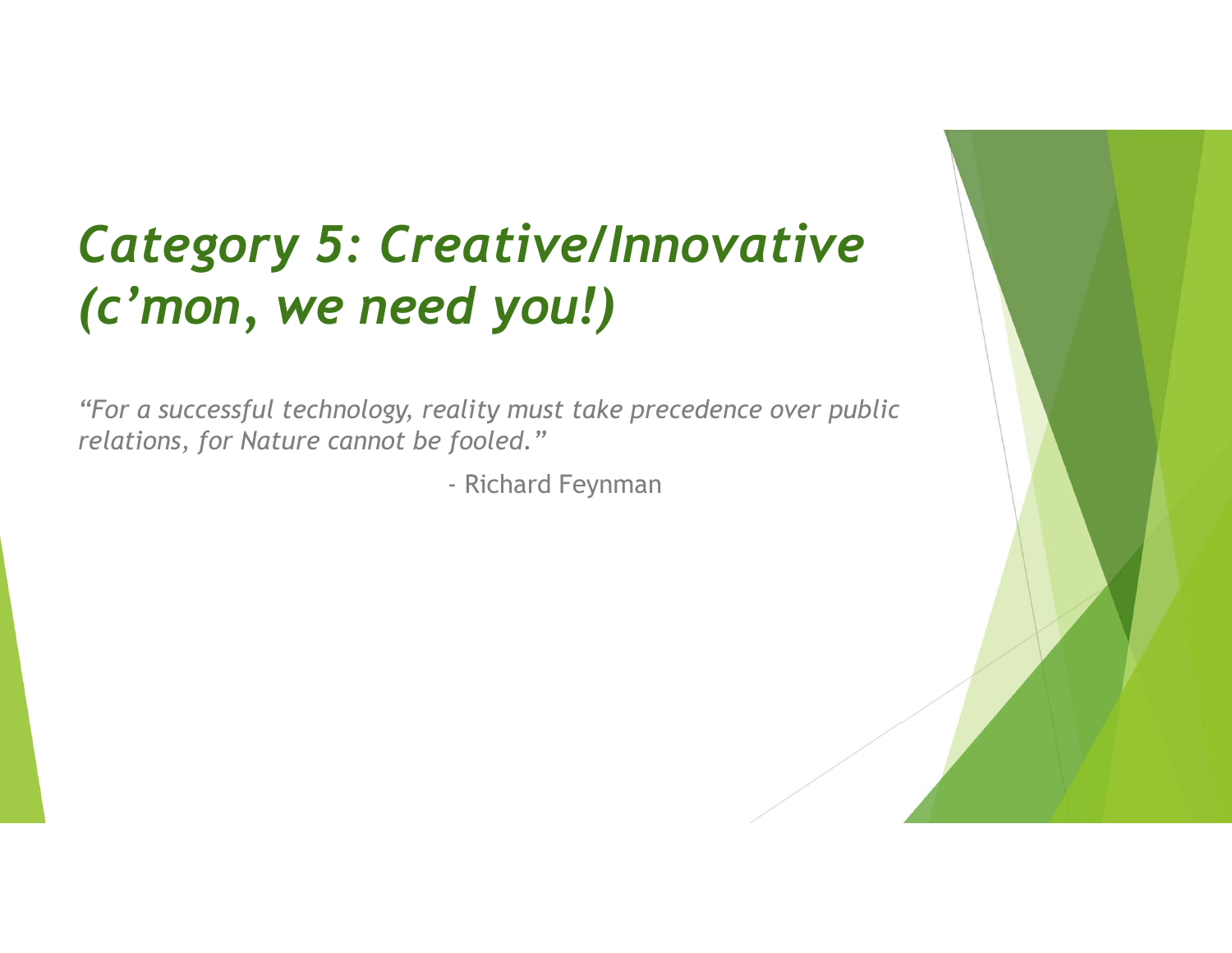# *Creative/Innovative*

The Visual Capitalist Model (not mine) includes some of the following points (there are others):

- •Network
- •Process
- •Product System
- 'Customer Engagement'•





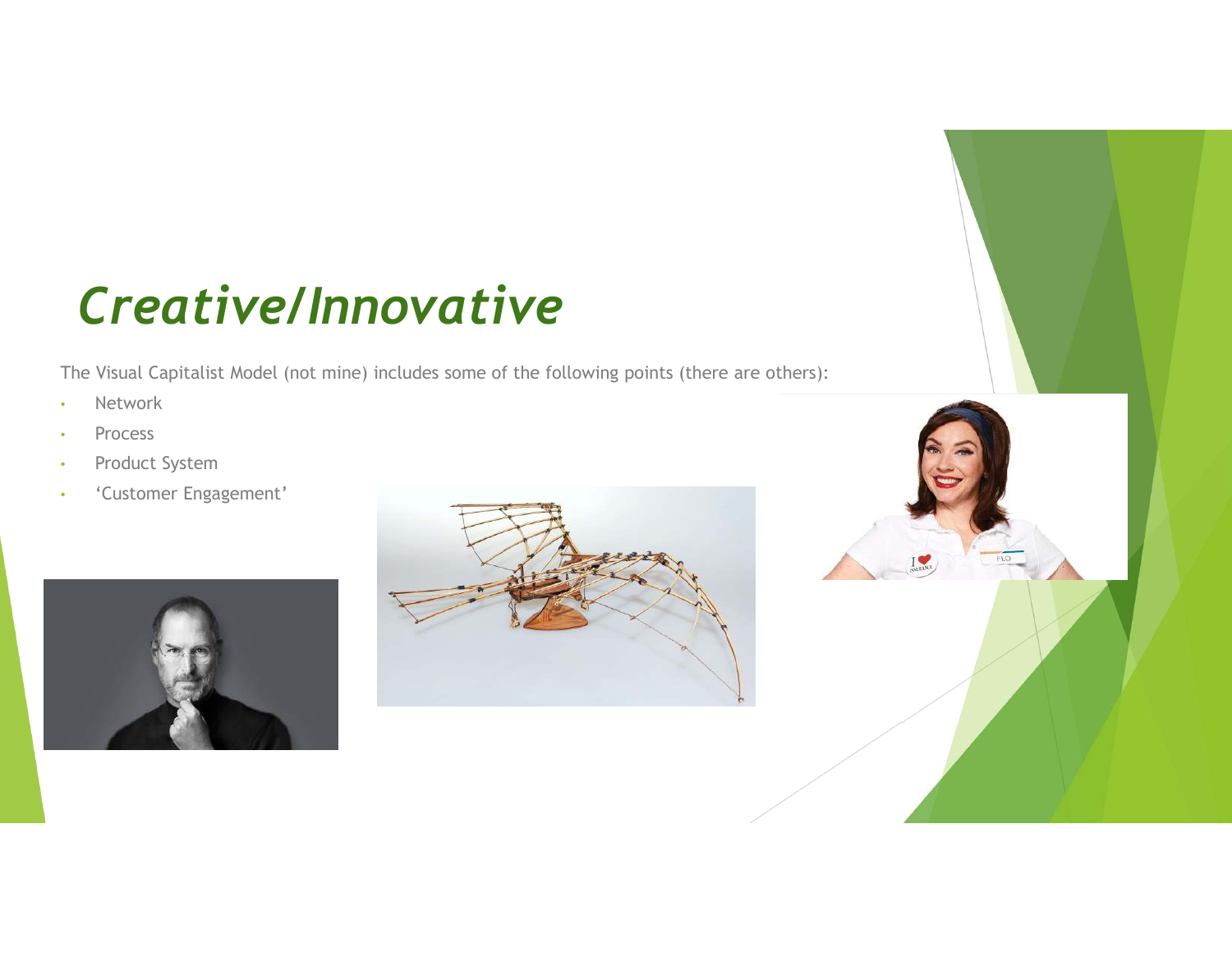# *Creative/Innovative*

Questions:

9. What's holding you back from developing a true process that (has been or) can be sustained? (Patented?)

#### *- Ideas –*

10. Do you have an idea or burgeoning innovation that is disruptive – are you hesitant to share it?

)e.g. do u need 2 be a conformist?[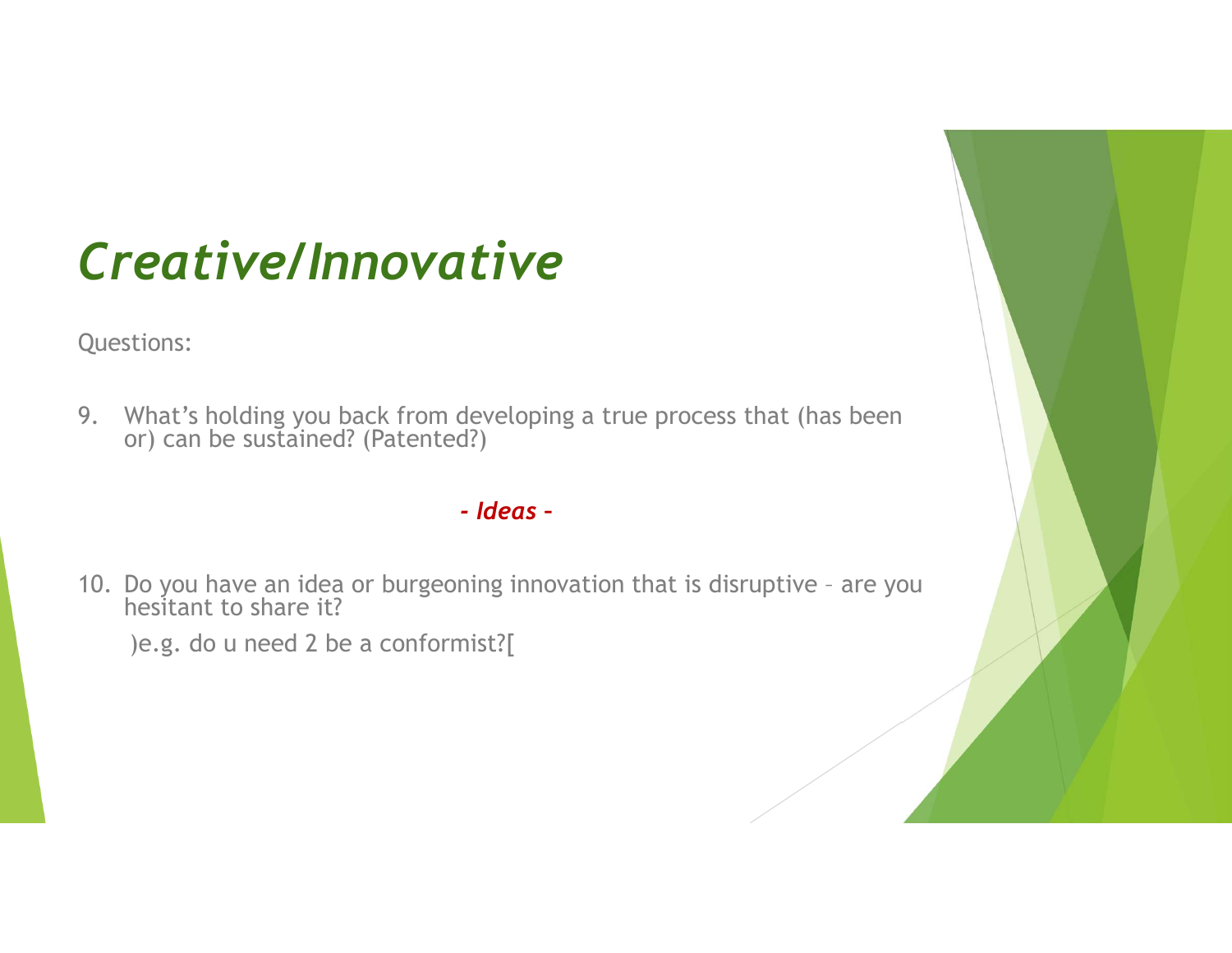# *Category 6: Decision-making (most important??)*

*"The Americans are a great people – you can count on them to do the right thing, after they've tried everything else."*

- Winston Churchill

*"A man's dying is more the survivors' affair than his own."*

- Thomas Mann

The Magic Mountain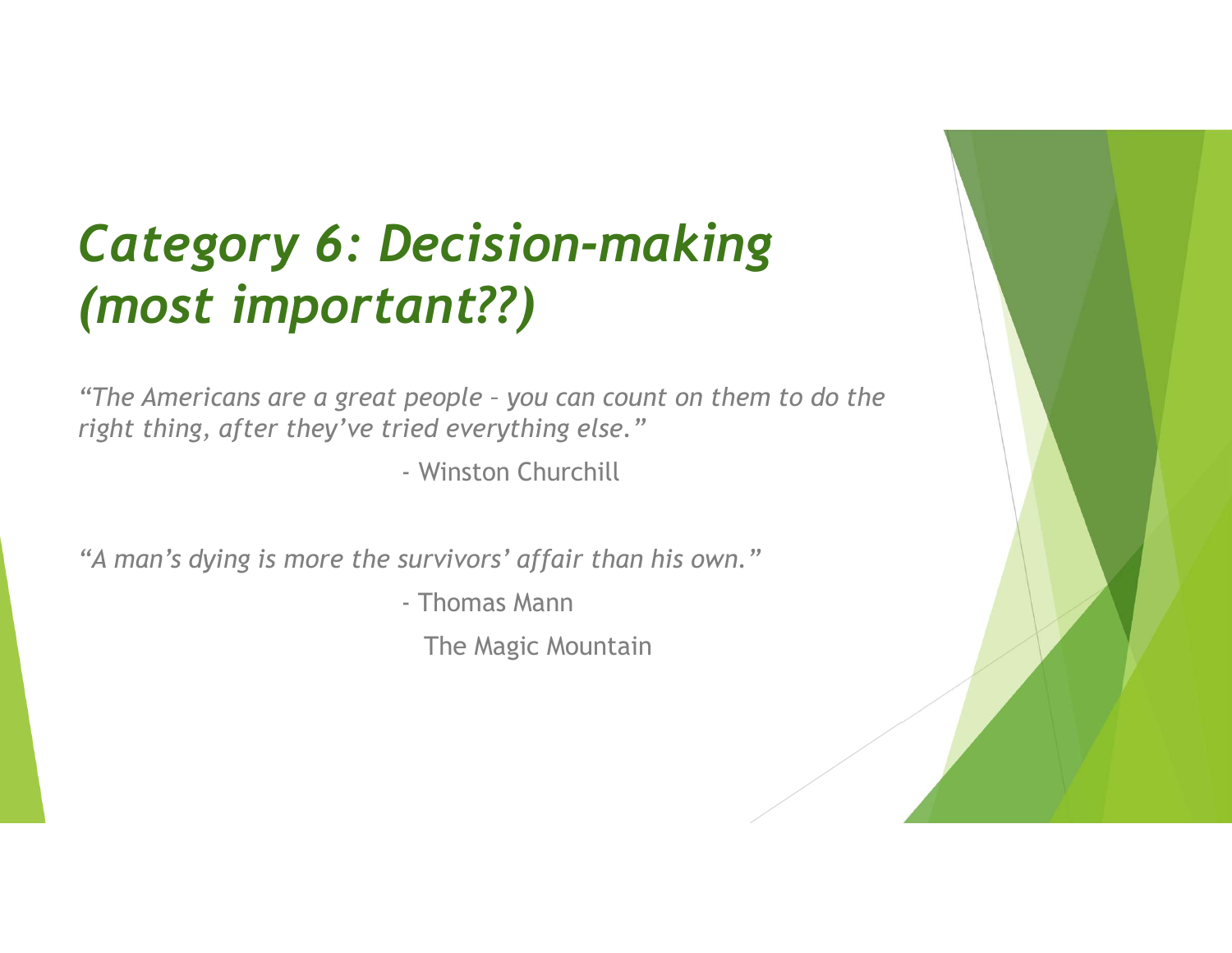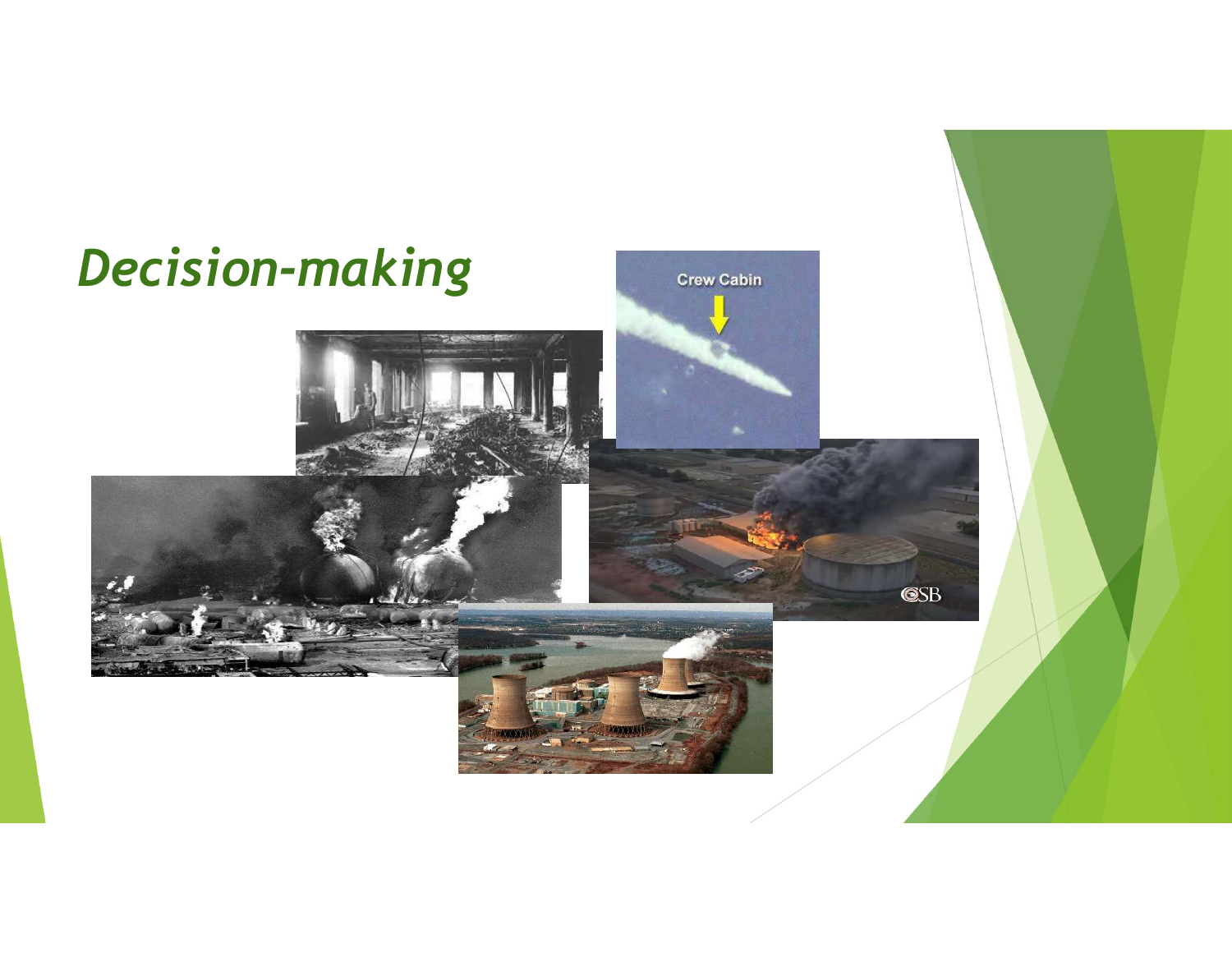# *Decision-making*

Questions:

11. How many opinions do you need to get to make - a - decision? (better yet, can you make - a - decision without trying a bunch of options to get to the right one?)

#### *- Context –*

12. How will you overcome your decisions being influenced by outside, political or financial pressures and going against instinct, practice and what's best? (Are you willing to take the hit? How big of a hit?)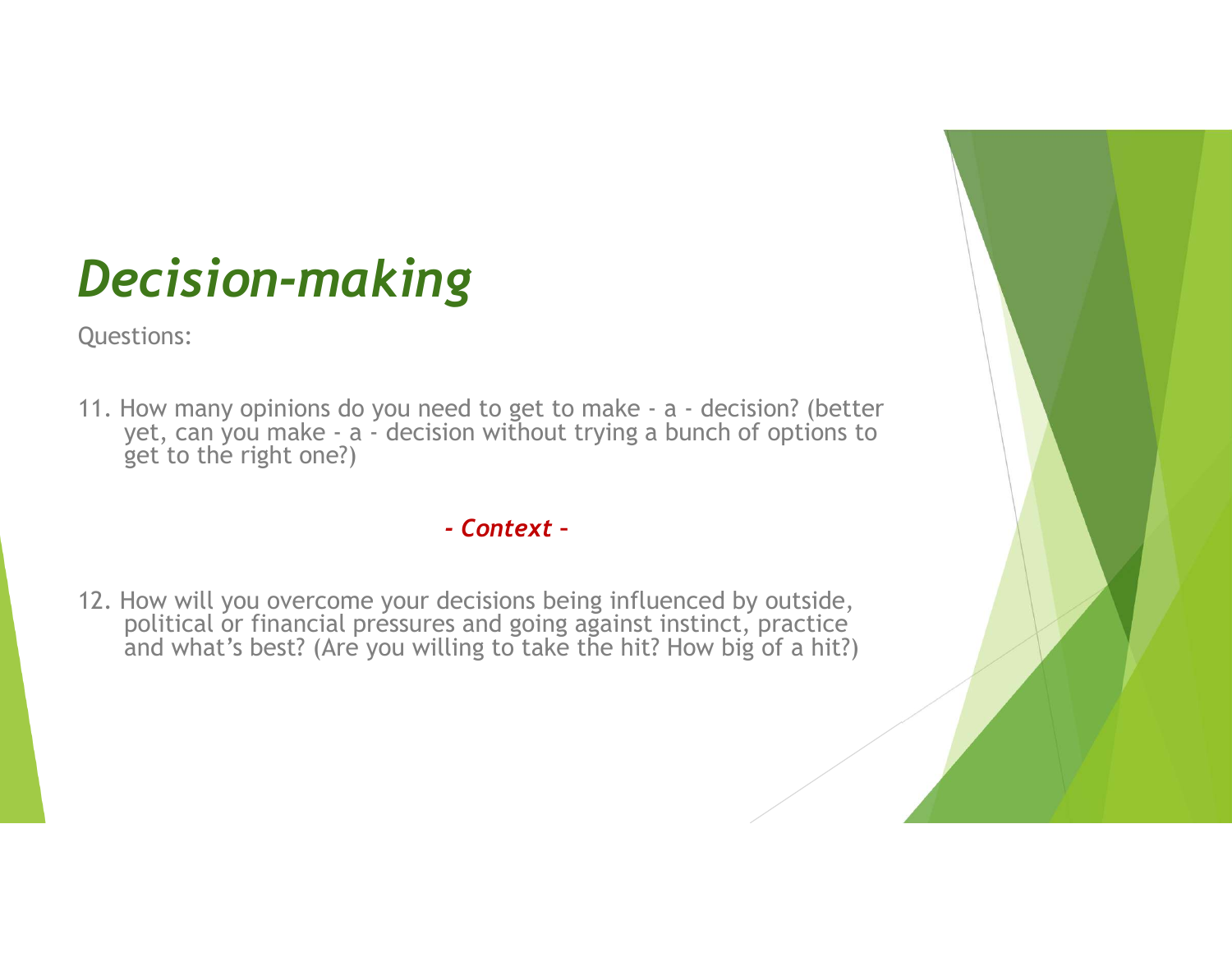

One last question:

- What are you afraid of?



How do you overcome that fear or hesitance? Don't lose an opportunity…

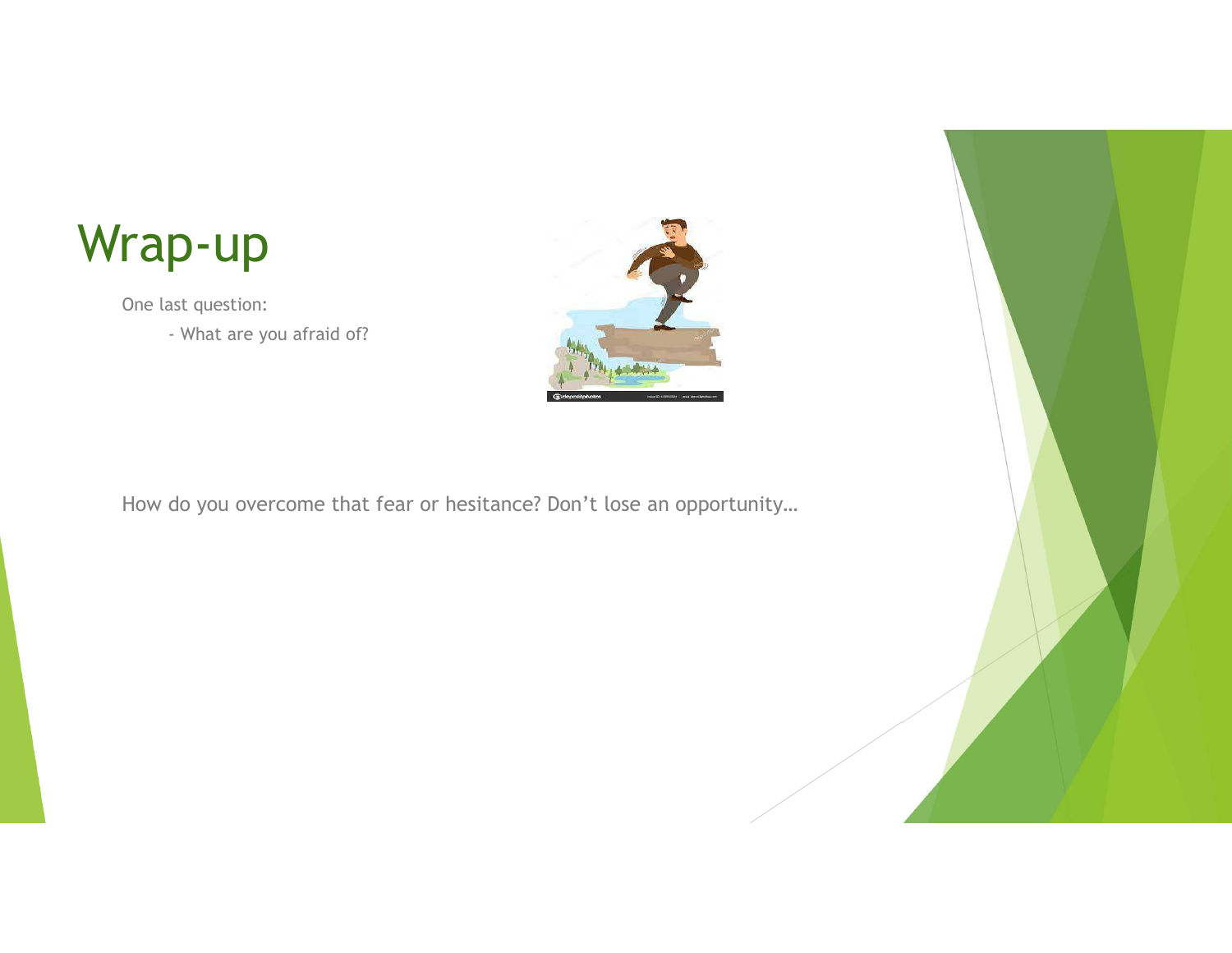# Objectives – did we tackle these?

- 0 Answer the "why now" question
- $\Box$ Stretch beyond traditional questions safety pro's ask
- $\Box$  Categorize new & different questions and why they are important to ask – create your own categories
- $\Box$ Think about what we should be introspective on and about
- 0 How the questions may influence our future
- $\Box$ One thought, idea or question?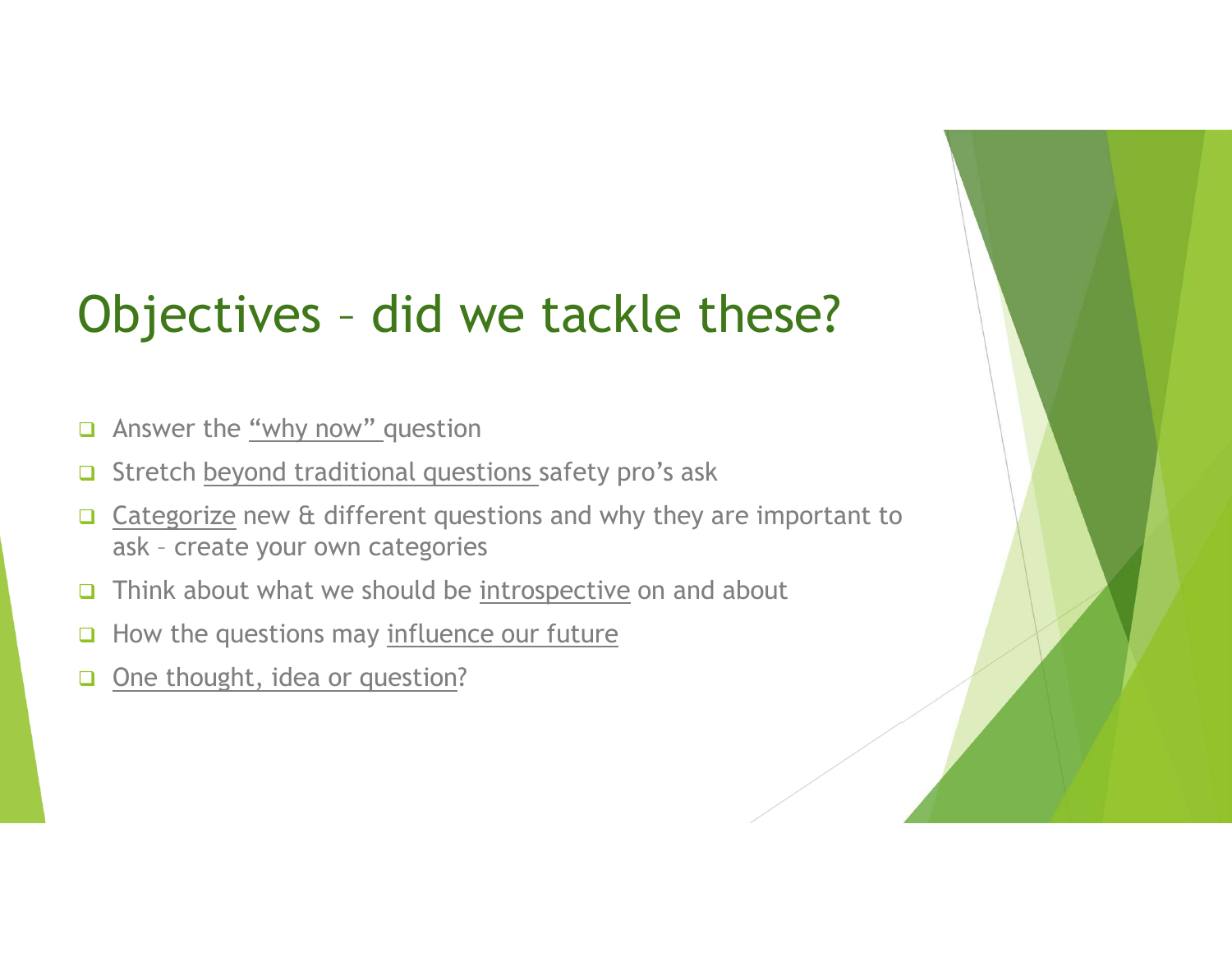# Fini…

Thank you very much.